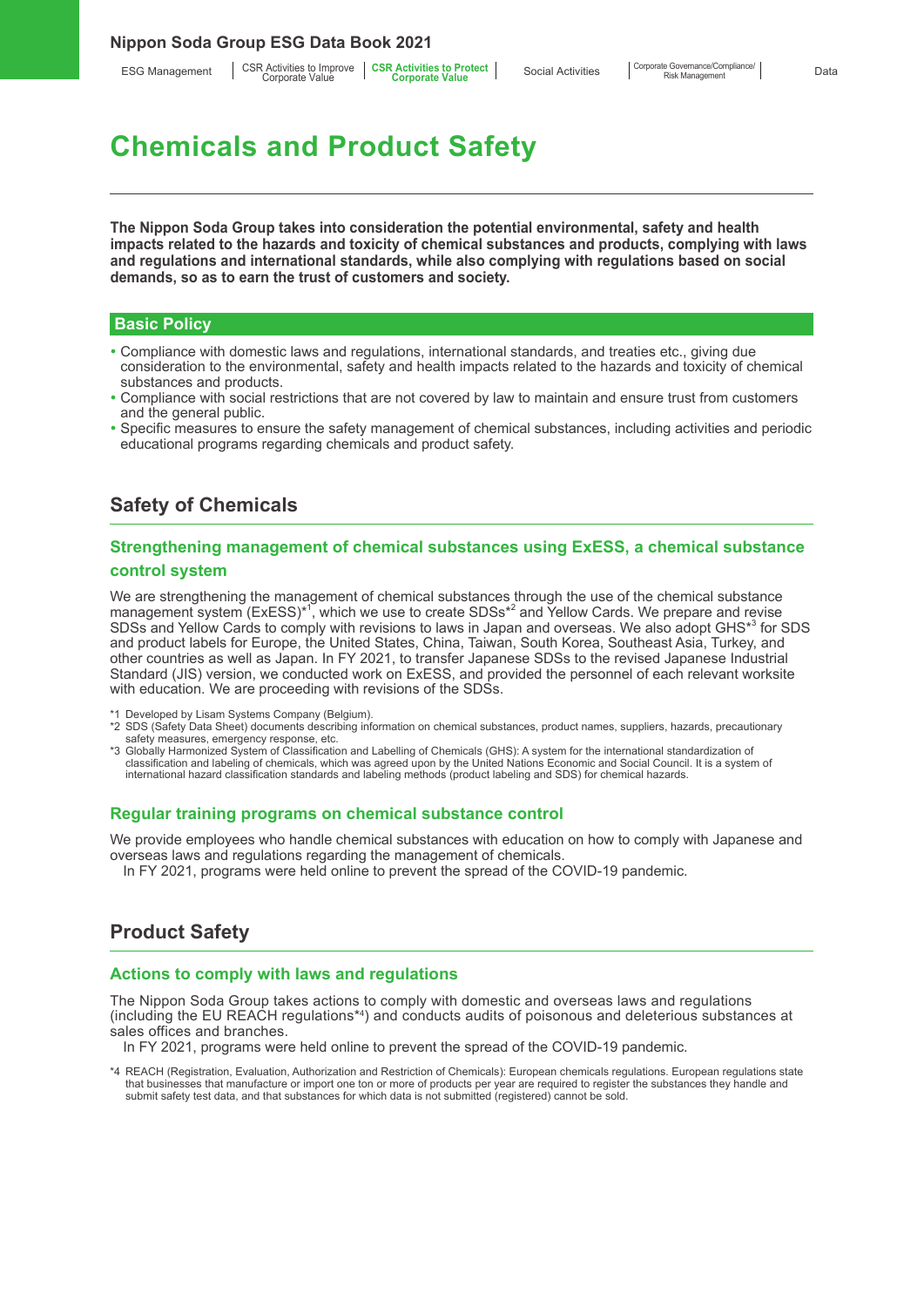**Nippon Soda Group ESG Data Book 2021**

ESG Management | CSR Activities to Improve | CSR Activities to Protect<br>Corporate Value **Corporate Corporate Value** 

#### **Chemicals and Product Safety**

#### **Communication of safety information on chemicals**

The Nippon Soda Group participates in GPS/JIPS\*5 activities. We have prepared safety summary reports on four substances, including caustic soda and hydrochloric acid, which have been registered on the ICCA\*<sup>6</sup> portal page and made publicly available.

- \*5 GPS (Global Product Strategy): A voluntary industry initiative based on risk assessment and risk management with a global product strategy as the basic concept, taking into account the supply chain
- JIPS (Japan Initiative of Product Stewardship): ICCA's Product Stewardship (PS), an international initiative \*6 ICCA (International Council of Chemical Associations)

# **Consideration in Animal Experiments**

Odawara Research Center has formulated its own regulations for animal experimentation and other relevant standards based on the Act on Welfare and Management of Animals, the Ministry of the Environment's Standards Relating to the Care and Keeping and Reducing Pain of Laboratory Animals, the Ministry of Agriculture, Forestry and Fisheries' The Basic Policy on Animal Experimentation Performed at Research Institutions, and the Science Council of Japan's Guidelines for Proper Conduct of Animal Experiments. These activities are validated by an external organization (the Japan Pharmaceutical Information Center\*<sup>7</sup>) and the facility was certified in June 2018 as a facility that conducts animal experiments in a proper manner (certification was renewed in July 2021).

\*7 The Japan Pharmaceutical Information Center (JAPIC) has taken on certified businesses from the Japan Health Sciences Foundation, which was disbanded in March 2021.

#### ▶ **FY 2021 target and achievement levels (KPIs)**

(Achievement levels ●: ≥ 90% ●: 80-90% ●: 60-80%  $\times$ : ≤ 60%)

1. Compliance with chemical-related laws and regulations:

Target: Zero violations Achievement ×: Zero events at Nippon Soda; One event at Group company (Nisso Shoji Co., Ltd.: Permit condition violation related to the export of regulated cargo)

#### ▶ **Efforts for the future**

With a target of compliance with chemical-related laws and regulations (zero violations), we will reinforce the management of chemical substances through new chemical substance management systems, switch to the revised JIS version of SDS (by May 2022), make domestic and overseas SDS/product label revisions, reinforce examinations and management of products containing chemical substances. We will continue to provide regular training programs on chemical substance control, such as training for new/transferred employees and explanatory sessions on revisions of laws and regulations, as well as explanatory sessions on revisions to relevant laws and regulations of foreign countries.